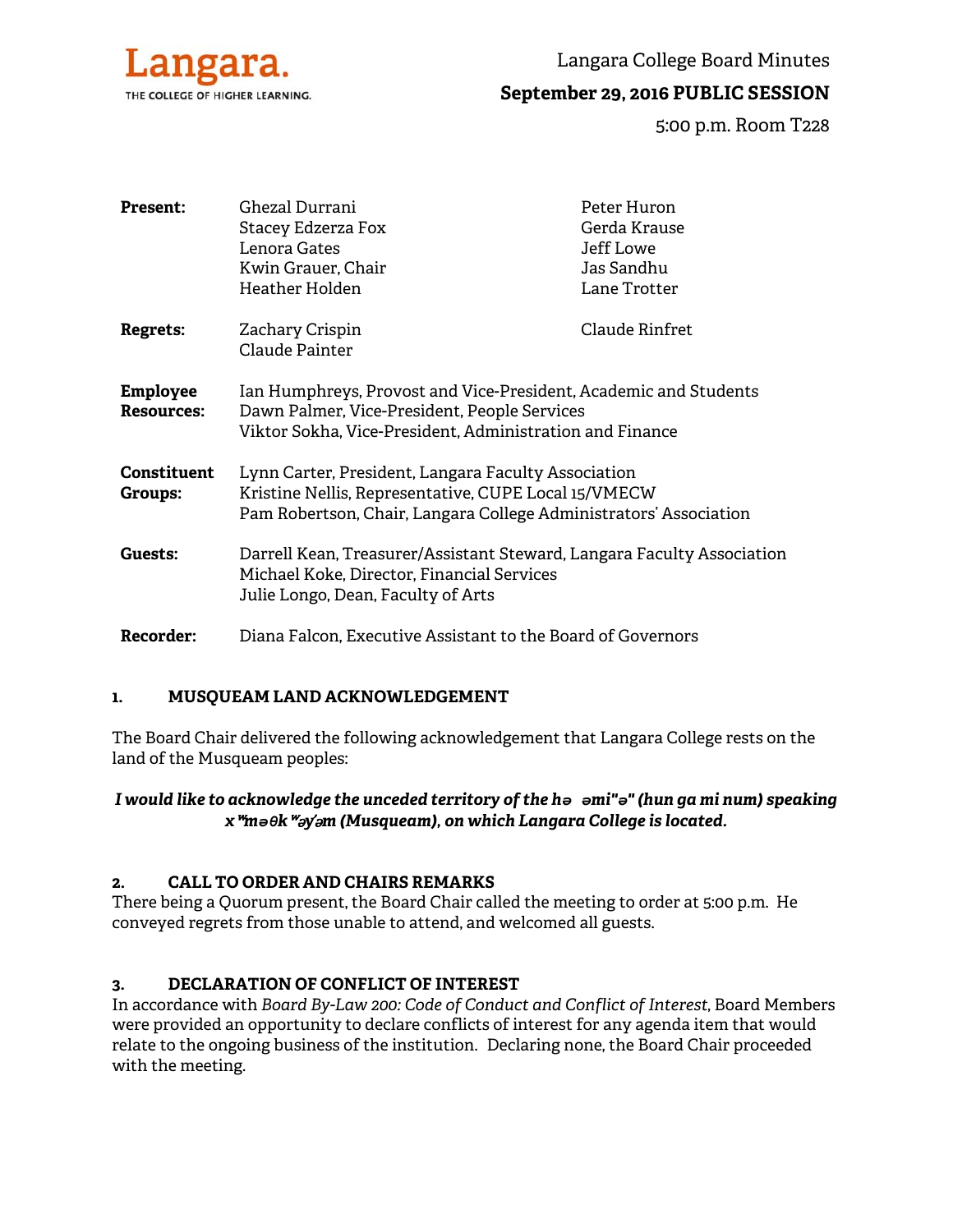## **4. WELCOME TO NEW BOARD MEMBER**

## **4.1 Dr. Heather Holden**

K. Grauer welcomed new Board Member, Dr. Heather Holden who was appointed for a one-anda-half year term effective July 31, 2016. Kwin outlined her background and offered insights into her interest in serving on the Board. K. Grauer advised that her oath of office had been administered during her orientation session just prior to the Board meeting.

## **5. APPROVAL OF AGENDA/CONSENT AGENDA**

It was moved by J. Lowe, seconded by S. Edzerza Fox and unanimously resolved:

## **THAT, the Langara College Board approve the agenda and approve/acknowledge the following items and motion on the consent agenda:**

- 5.1 Minutes of the Public Meeting held June 23, 2016 Approved
- 5.2 Chair's Written Report Acknowledged
- 5.3 President's Written Report Acknowledged
- 5.4 Langara Students' Union Audited Financial Statements for Fiscal Year Ending April 30, 2016 – Acknowledged
- 5.5 Board Calendar: 2016-2017 Acknowledged

# **6. PRESENTATION**

Rob Fleming, Executive Director of BC Council on Admission and Transfer (BCCAT) made a presentation to the Board on university transfer in BC. He advised that BCCAT was established in 1989 and oversees the BC Transfer System by facilitating admission, articulation, application, and transfer arrangements among BC post-secondary institutions. BCCAT supports the BC post-secondary institutions, the education ministries, and the public and private education sectors on the articulation system. R. Fleming provided an overview of Langara College's transfer statistics advising that most of the information is available at the Student Transitions Project website (http://www.aved.gov.bc.ca/student\_transitions/ ) or the BCCAT Research webpage (http://www.bccat.ca/pubs/ProfileReport\_May2015.pdf ).

L. Trotter thanked R. Fleming for his presentation which was received with a round of applause from the Board.

[It was noted that R. Fleming left the meeting at 5:25 p.m.]

## **7. ELECTION OF FIRST AND SECOND BOARD VICE CHAIR**

The Board Chair reminded Board Members that the election of the Board vice Chairs will occur in the public session of the meeting to align with Bylaw 201 – Officers of the Board and Elections. The Bylaw states that election of Officers shall be convened by the President.

With L. Trotter as Chairperson, the election for the position of Board First Vice-Chair took place. L. Trotter advised that an expression of interest for the position of Board First Vice-Chair was received by J. Lowe, and J. Lowe confirmed that this was correct. L. Trotter called for nominations or expressions of interest three more times. There being no further nominations or expressions of interest, J. Lowe was declared Board First Vice-Chair by acclamation for a one-year term effective October 1, 2016 to September 30, 2017.

L. Trotter, as Chairperson, proceeded with the election for the position of Board Second Vice-Chair. L. Trotter advised that an expression of interest for the position of Board Second Vice-Chair was received by S. Edzerza Fox, and S. Edzerza Fox confirmed that this was correct. L. Trotter called for nominations or expressions of interest three more times. There being no further nominations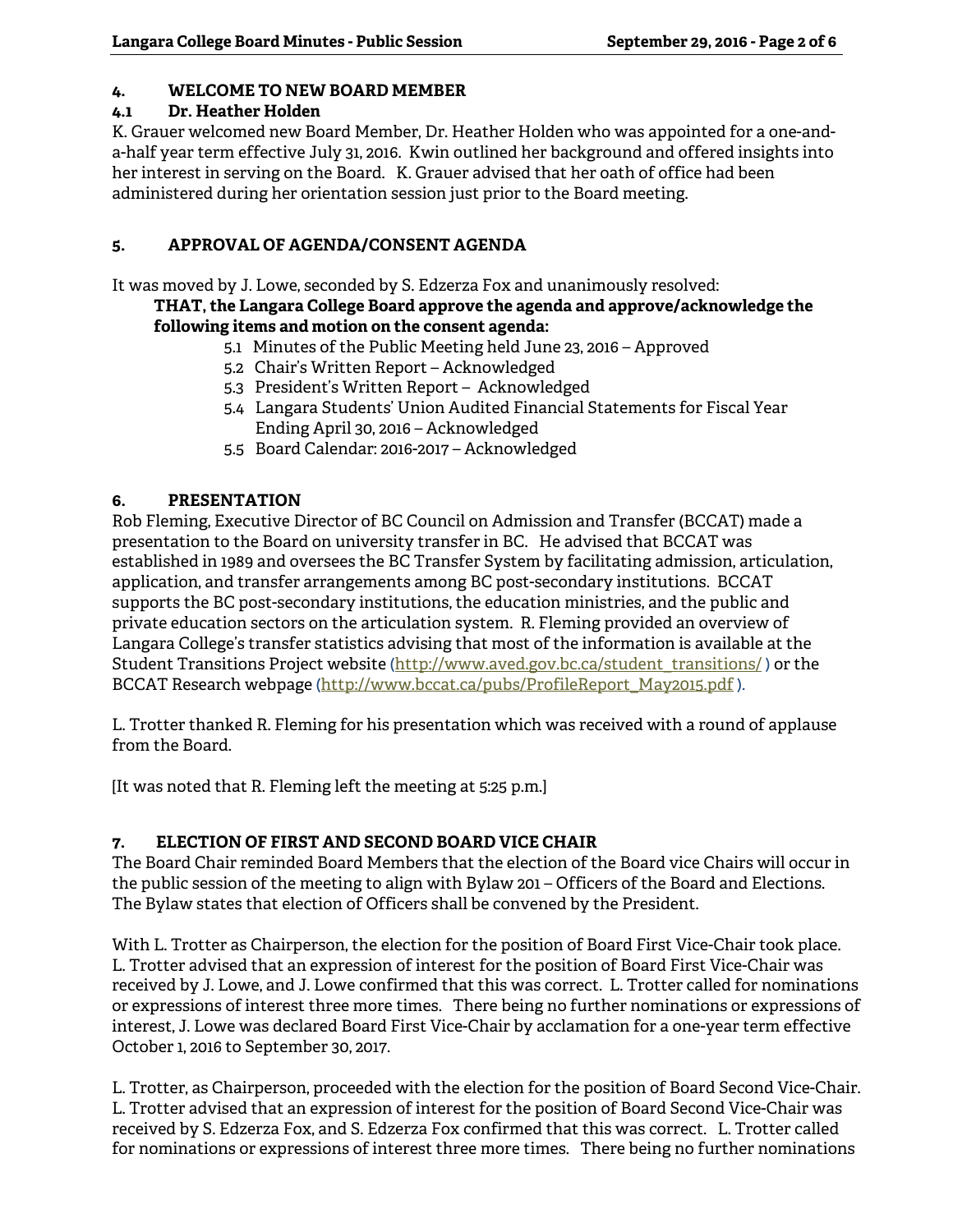or expressions of interest, S. Edzerza Fox was declared Board Second Vice-Chair by acclamation for a one-year term effective October 1, 2016 to September 30, 2017.

L. Trotter congratulated J. Lowe and S. Edzerza Fox, thanked them for their leadership and commitment to the Board and College, and turned the meeting back to the Board Chair.

## **8. CHAIR'S VERBAL REPORT**

The Board Chair highlighted events that he had attended over the past few months and thanked members who represented the Board at recent College events. He advised that board members were provided a tour of the new building just prior to the meeting and advised that the opening ceremony for the new building will be held on Wednesday, October 12, 2016, beginning at 1:30 p.m. Board Members will receive email invitations to which they can respond directly.

K. Grauer provided an update on Board Member elections and advised that Z. Crispin, studentelected Board Member, and C. Painter, faculty-elected Board Member, were not running for reelection and this was their last Board meeting. Unfortunately neither Z. Crispin nor C. Painter were able to attend the Board meeting and both sent their regards for their time on the Board.

K. Grauer congratulated G. Durrani, student-elected Board Member, and P. Huron, staff-elected Board Member who were both re-elected by acclamation, G. Durrani for one year and P. Huron for three years. He further advised that elections for the vacant student-elected (male) and facultyelected Board positions are ongoing and will be announced once elections are complete.

## **9. PRESIDENT'S VERBAL REPORT**

L. Trotter highlighted items in his written report and elaborated on the following:

- **Unlock the Vault** was held on August 25<sup>th</sup> and this year's films were amazing. Once available, DVDs will be provided to Board Members.
- **Orientation Week** was held from August 29 September 3rd and included new student and parent orientation. There was record attendance at all sessions and he thanked Registration and Enrolment Services, Student Engagement, the International Education Office, as well as the faculty and staff who supported this year's orientation week and made it so successful.
- **Higher Education Strategic Leadership & Management Certificate Program** Langara received the second intake of administrative leaders from universities in Yunnan province in China who are taking the three-month Higher Education Strategic Leadership & Management certificate program. Very positive feedback was received from last year's participants and a request was made by the Yunnan Department of Education to run the program again.
- **United Way Plane Pull** the Langara Team set a target of \$1,500 and surpassed that goal by raising \$2,400 towards Langara's annual United Way target. Thanks went to those who contributed, and to the United Way Committee, the Foundation and Communications and Marketing for their efforts on behalf of the Langara community.
- **Canada India Business Council** –Langara College co-sponsored the Canada India Business Council event on September 14 and 15 in Vancouver. Thanks went to Board Member J. Sandhu for his support of Langara in working with the CIBC to let them know about Langara's success in India.
- **100 Year Journey** –a black tie event celebrating the indo-Canadian community of Vancouver, BC will be held on Saturday, October 1, 2016. L. Trotter and J. Sandhu, along with other Executive Members, will attend on behalf of Langara College.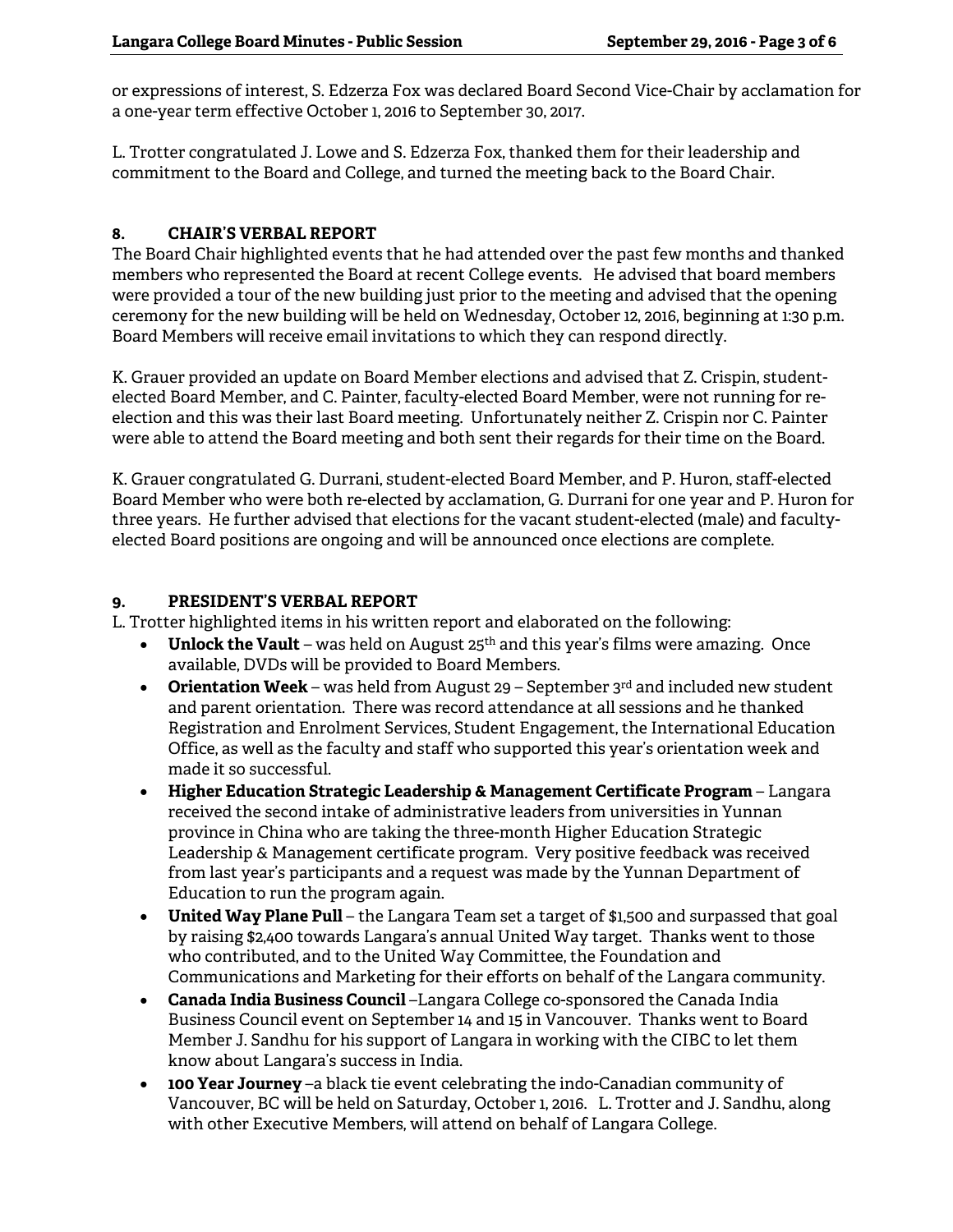## **10. COMMITTEE REPORTS, RECOMMENDATIONS AND APPROVALS**

### **10.1 New Building Task Force Update**

J. Sandhu, Chair of the New Building Task Force, provided an update on the new building and highlighted the following:

- The Occupancy Permit was received on August 31, 2016
- The building is occupied with classes started on September 6, 2016
- Costs are still coming in but we should be within the approved budget
- As with any new building, there are numerous deficiencies that have been identified by the consultants. Most are minor in nature and the contractor is working on the identified deficiencies. This is expected to continue well into October as some parts need to be ordered and are awaiting delivery. A holdback for deficiencies has been identified.
- All outstanding issues with the City of Vancouver have been dealt with.
- A delayed claim with the contractor is still in discussion and it is expected that this will be resolved by November 2016
- A budget summary will come to the Board in early 2017 when the final numbers have been received.

On behalf of the New Building Task Force, J. Sandhu conveyed thanks to Wendy Lannard, Director, Facilities who was the Project Manager for the construction of the new building, and the Facilities team, and to V. Sokha and the Financial Services team for their hard work and effort to get the building open on time and within budget.

## **10.2 Board Coordinating Committee**

- Minutes of meeting held on July 6, 2016

K. Grauer, Chair of the Board Coordinating Committee, reminded Board Members that the Board Coordinating Committee meets as needed to review time-sensitive matters that require a decision when there is insufficient time to call a special meeting of the full Board. He highlighted the minutes of the Board Coordinating Committee meeting held on July 6, 2016, attached to the agenda for information, where the First Quarter (Q1) Financial Forecast for the fiscal years 2016/17 through 2019/20 were approved and submitted to the Ministry by their deadline of July 22, 2016.

## **10.3 Governance and Nominating Committee**

S. Edzerza Fox, Chair of the Governance and Nominating Committee, provided an update on the review of the board manual noting that Phase 1 is complete and work has started on Phase 2. She noted that as part of Phase 2 the Committee has been reviewing and revising By-Law 201: Board Operations to streamline it and make it more user-friendly. This has taken more time than anticipated so the bylaw will not be ready for Board review and approval until November.

S. Edzerza Fox further noted that three Committee members have recently left due to their term on the Board ending so the membership of the GNC is down to one member (the Chair). Therefore, a call for membership on the Committee was put forward and H. Holden conveyed her interest.

S. Edzerza Fox also highlighted board recruitment and advised that the terms of four Board Members will be ending in the next two years. She asked current Board Members to provide the GNC with names of individuals they felt would have the skill set and be a good fit for the Board so the GNC can reach out to them to solicit their interest.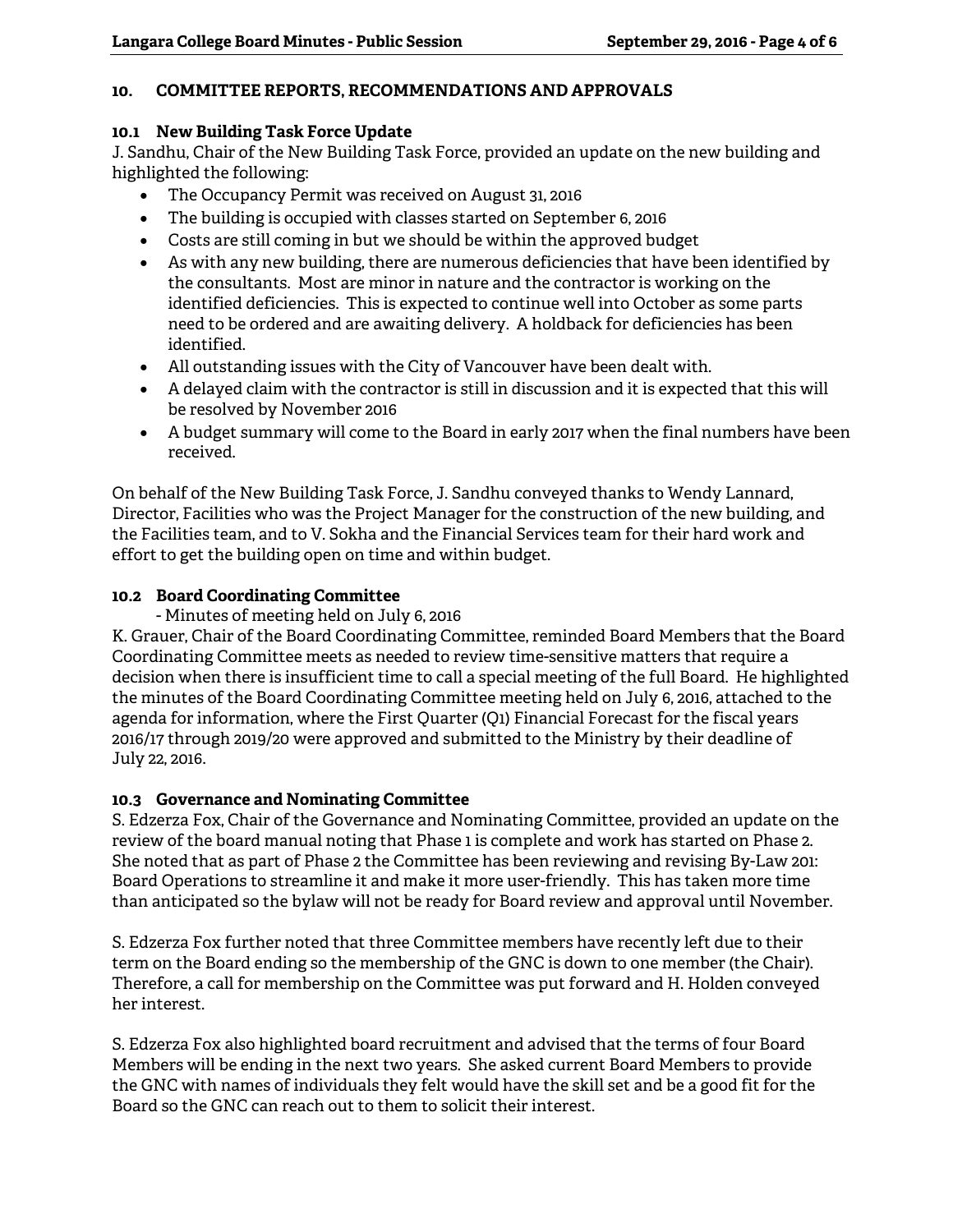### **10.4 Statement of Financial Information (SOFI) Report for FYE March 31, 2016**

V. Sokha highlighted the Statement of Financial Information (SOFI) Report for the fiscal year ending March 31, 2016, and noted that the Audited Financial Statements included in the report were previously approved at a Board Meeting held on June 23, 2016. Discussion ensued and Board Members' questions were answered.

It was moved by G. Durrani and seconded by J. Lowe

## **THAT, the Statement of Financial Information for Langara College for the year ended March 31, 2016, be approved.**

 **Carried Unanimously.** 

## **11. FOR INFORMATION/DISCUSSION**

## **11.1 Financial Update to June 30, 2016**

M. Koke highlighted his memo attached to the agenda which provided a financial update for the First Quarter ended June 30, 2016.

## **12. EDUCATION COUNCIL REPORTS**

The Board Chair reminded Board Members of Section 23 of the BC College and Institute Act that requires Education Council to advise the board on the development of educational policy.

## **12.1 Report of the Meeting held on June 21, 2016**

The Education Council Chair elaborated upon the summary report of the meeting held on June 21, 2016 attached to the agenda for information. She highlighted new courses in Chemistry, Geography, Sociology, and Business Management & International Business, course changes, and new programs and program revisions in Continuing Studies.

It was moved by S. Edzerza Fox and seconded by G. Durrani

## **THAT, the Education Council Summary Report for the meeting held on June 21, 2016 be received for information.**

## **Carried Unanimously.**

## **13. BOARD MEMBERS' REPORT**

While attending different events, several Board Members conveyed positive feedback they received from students and guest speakers about their experience at Langara College.

## **14. CONSTITUENT GROUP REPORTS**

P. Robertson reminded Board Members of the Outstanding Alumni Awards being held at 12:00 Noon on November 4, 2016.

## **15. VISITORS' COMMENTS**

There was no report.